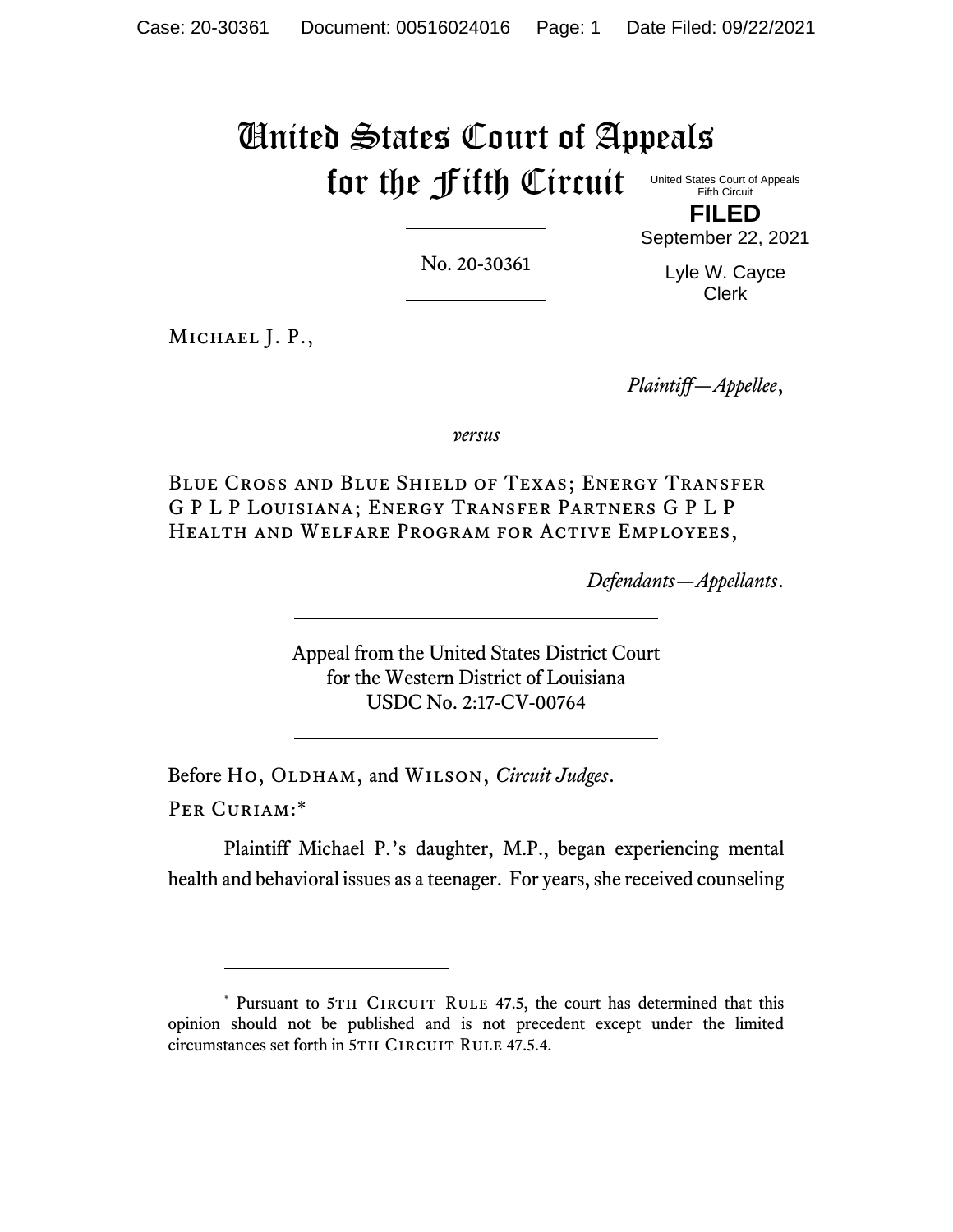and hospitalization for her anxiety, depression, and multiple suicide attempts.

This case arises out of treatment M.P. received following her fifth suicide attempt in 2016. Plaintiff disagrees with Defendants' decision to reimburse only a portion of the costs for M.P.'s months-long stay and treatment at the Menninger Clinic. The district court determined that the evidence was insufficient to support Defendants' decision to deny benefits, granted Plaintiff's motion for summary judgment, and denied Defendants' motion for summary judgment. *Michael P. v. Blue Cross & Blue Shield of Tex.*, 459 F. Supp. 3d 775, 787 (W.D. La. 2020). We reverse.

# **I.**

In December 2015, M.P. made her fourth suicide attempt and was hospitalized for twelve days. She made a fifth attempt the next month. On January 26, 2016, M.P. was admitted to Menninger, where she participated in its "COMPASS Program."

At the time of M.P.'s admission, Plaintiff was employed by Defendant Energy Transfer Partners GP, L.P. (Energy Transfer). Energy Transfer provides benefits for its employees through a self-funded employee group health benefit plan, Defendant Energy Transfer Partners GP, L.P. Health and Welfare Program for Active Employees (the Plan). The Plan is an "employee welfare benefit plan" pursuant to the Employment Retirement Income Security Act of 1974 (ERISA). M.P. was a beneficiary of the Plan during her stay at Menninger.

While Energy Transfer is the plan administrator, it is the claim administrator, Defendant Blue Cross Blue Shield of Texas, Inc. (Blue Cross), that has "final authority to establish or construe the terms and conditions of the . . . Plan and discretion to interpret and determine benefits in accordance with the ... Plan's provisions."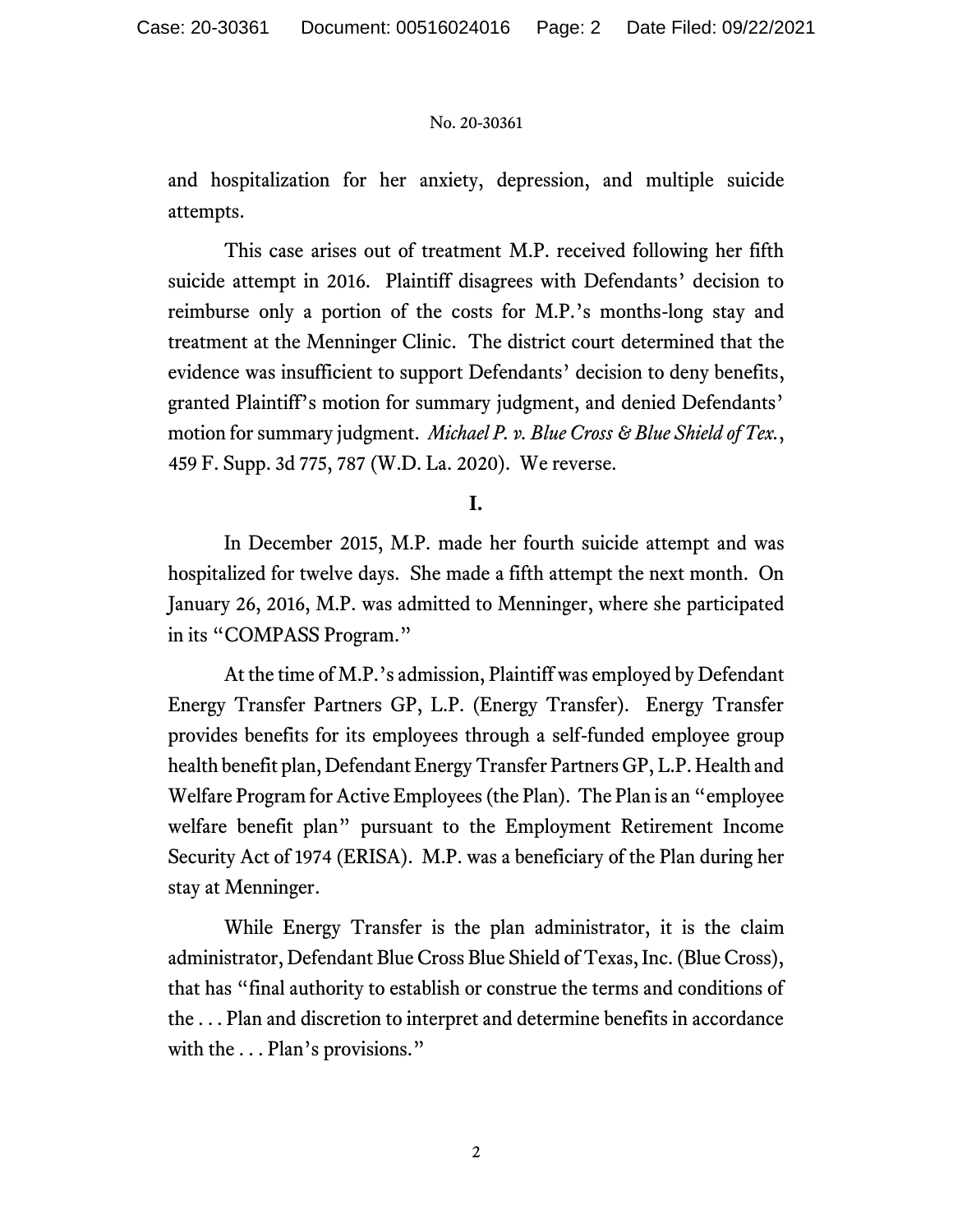The Plan also states that "[a]ll services and supplies for which benefits are available under the Plan must be Medically Necessary as determined by the Claim Administrator." The Plan further defines "Medically Necessary" or "Medical Necessity" as those services or supplies covered under the Plan which are:

1. Essential to, consistent with, and provided for the diagnosis or the direct care and treatment of the condition, sickness, disease, injury, or bodily malfunction; and

2. Provided in accordance with and are consistent with generally accepted standards of medical practice in the United States; and

3. Not primarily for the convenience of the Participant, his Physician, Behavioral Health Practitioner, the Hospital, or the Other Provider; and

4. The most economical supplies or levels of service that are appropriate for the safe and effective treatment of the Participant. When applied to hospitalization, this further means that the Participant requires acute care as a bed patient due to the nature of the services provided or the Participant's condition, and the Participant cannot receive safe or adequate care as an outpatient.

The medical staff of the Claim Administrator shall determine whether a service or supply is Medically Necessary under the Plan and will consider the views of the state and national medical communities, the guidelines and practices of Medicare, Medicaid, or other government-financed programs, and peer reviewed literature. Although a Physician, Behavioral Health Practitioner or Professional Other Provider may have prescribed treatment, such treatment may not be Medically Necessary within this definition.

Blue Cross employed the nationally recognized Milliman Care Guidelines (MCG) to evaluate whether M.P.'s treatment was "Medically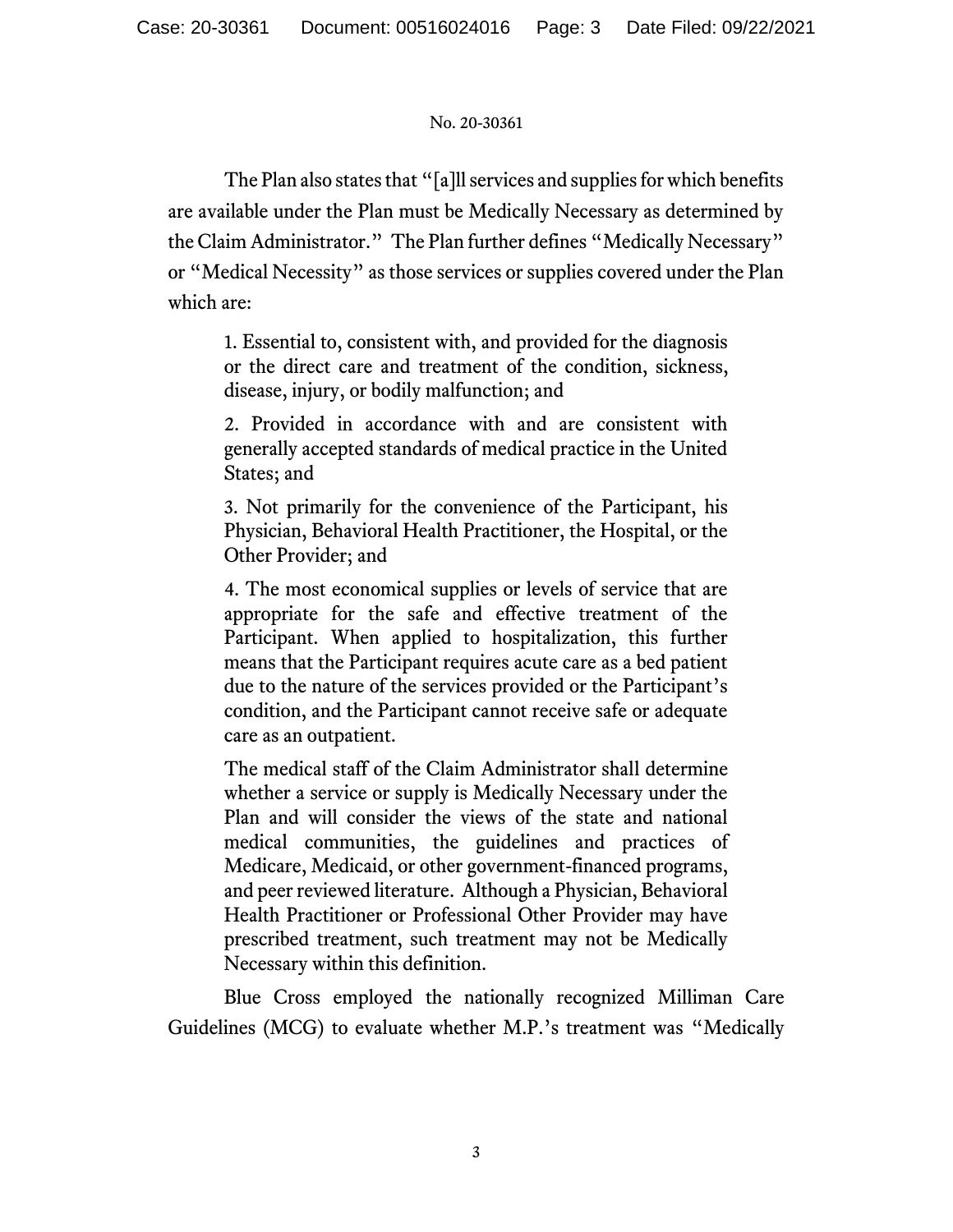Necessary." On January 27, Blue Cross approved coverage for M.P.'s inpatient treatment at Menninger through January 31. On February 1, Menninger estimated that M.P.'s total stay would be ten days, and Blue Cross approved M.P.'s continued treatment through February 5. On February 8, Blue Cross declined coverage for treatment after February 5 on the ground that acute inpatient treatment was no longer medically necessary. M.P. nevertheless remained at Menninger until March 21.

Twice, Plaintiff and Menninger appealed the denial of benefits for these additional thirty-nine days. And twice, Blue Cross affirmed its denial.

Plaintiff then requested an independent external review. A few months later, a psychiatrist named Ragy Girgis performed the review and partially overturned Blue Cross's decision, finding that M.P.'s treatment had been medically necessary during the February 6 to February 10 period. Girgis agreed, however, that M.P.'s treatment had not been medically necessary from February 11 to March 21.

Plaintiff then filed suit to recover compensation for the treatment M.P. received after February 10. Although the district court acknowledged that "there [i]s some evidence to support [Blue Cross]'s . . . determination that M.P. no longer posed an 'imminent risk' of suicide or self-harm by the last covered date and/or that a lower level of care might have been feasible," the court granted Plaintiff summary judgment and denied Defendants' motion for the same. *Michael P.*, 459 F. Supp. 3d at 786–87.

# **II.**

"Where a benefits plan gives the administrator or fiduciary discretionary authority to determine eligibility for benefits or to construe the terms of the plan, . . . the reviewing court applies an abuse of discretion standard to the plan administrator's decision to deny benefits." *Foster v. Principal Life Ins. Co.*, 920 F.3d 298, 303 (5th Cir. 2019) (quotations omitted).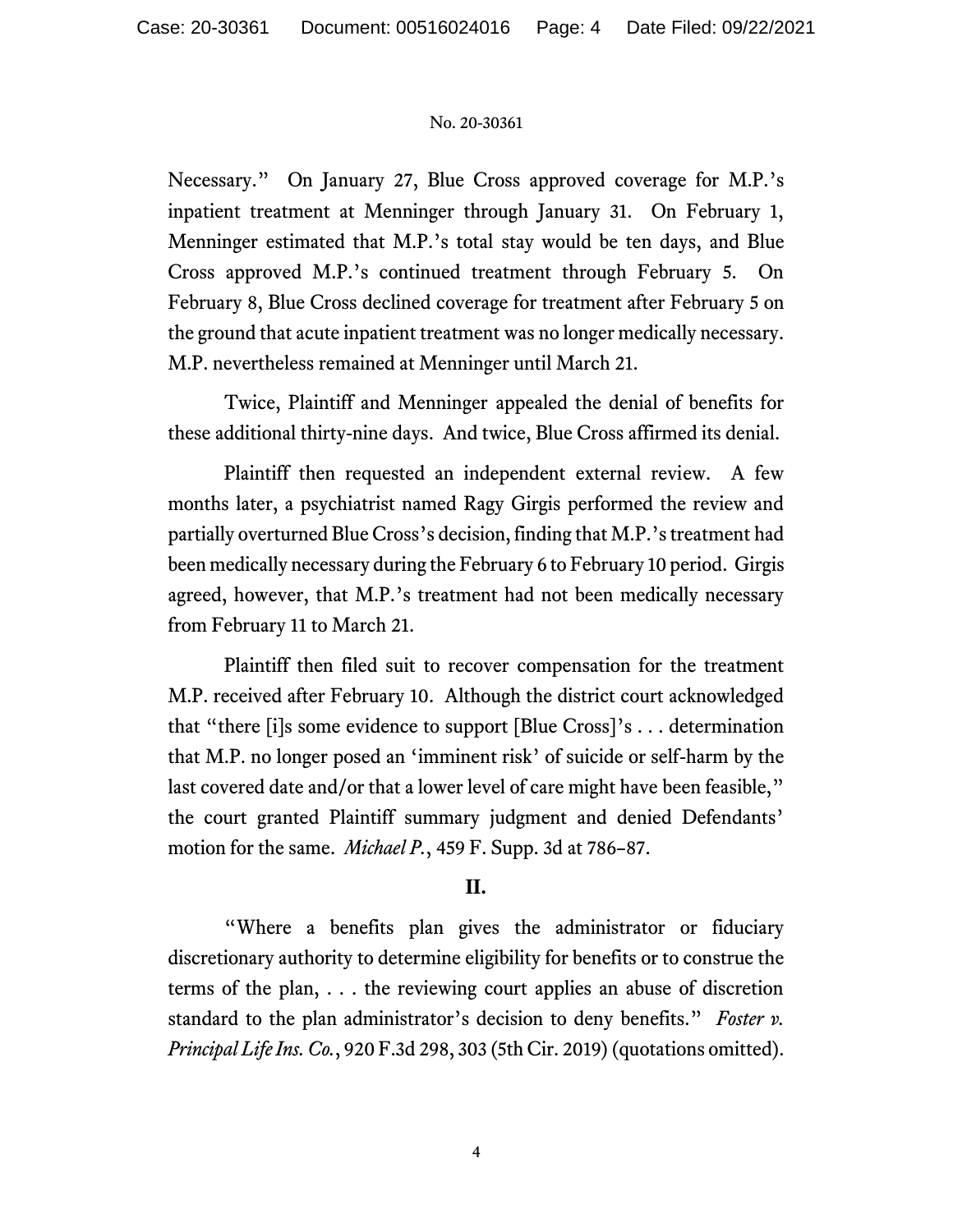"Under the abuse of discretion standard, if the plan fiduciary's decision is supported by substantial evidence and is not arbitrary and capricious, it must prevail." *Id.* at 304 (cleaned up). To be sure, "[p]lan administrators may not arbitrarily refuse to credit a claimant's reliable evidence." *Vercher v. Alexander & Alexander Inc.*, 379 F.3d 222, 233 (5th Cir. 2004) (alteration in original) (quoting *Black & Decker Disability Plan v. Nord*, 538 U.S. 822, 834 (2003)). But "it is the *plan administrator*'s decision that must be supported by substantial evidence." *Foster*, 920 F.3d at 304. So "even if an ERISA plaintiff supports his claim with substantial evidence, or even with a preponderance, he will not prevail for that reason." *Id.* (cleaned up).

"Substantial evidence is more than a scintilla, less than a preponderance, and is such relevant evidence as a reasonable mind might accept as adequate to support a conclusion." *Id.* (quotations omitted). "A decision is arbitrary only if made without a rational connection between the known facts and the decision or between the found facts and the evidence." *Id.* (quotations omitted). "Our review of the administrator's decision need not be particularly complex or technical; it need only assure that the administrator's decision falls somewhere on a continuum of reasonableness—even if on the low end." *Id.* (cleaned up).

We review a district court's conclusion on whether an ERISA plan administrator abused its discretion in denying benefits *de novo*. *Id.* That is, we "review the plan administrator's decision from the same perspective as the district court." *Id.*

# **III.**

Blue Cross applied the MCG to determine whether Menninger's acute inpatient care was medically necessary. Plaintiff does not contest Blue Cross's use of the MCG in general. Rather, Plaintiff contends that Blue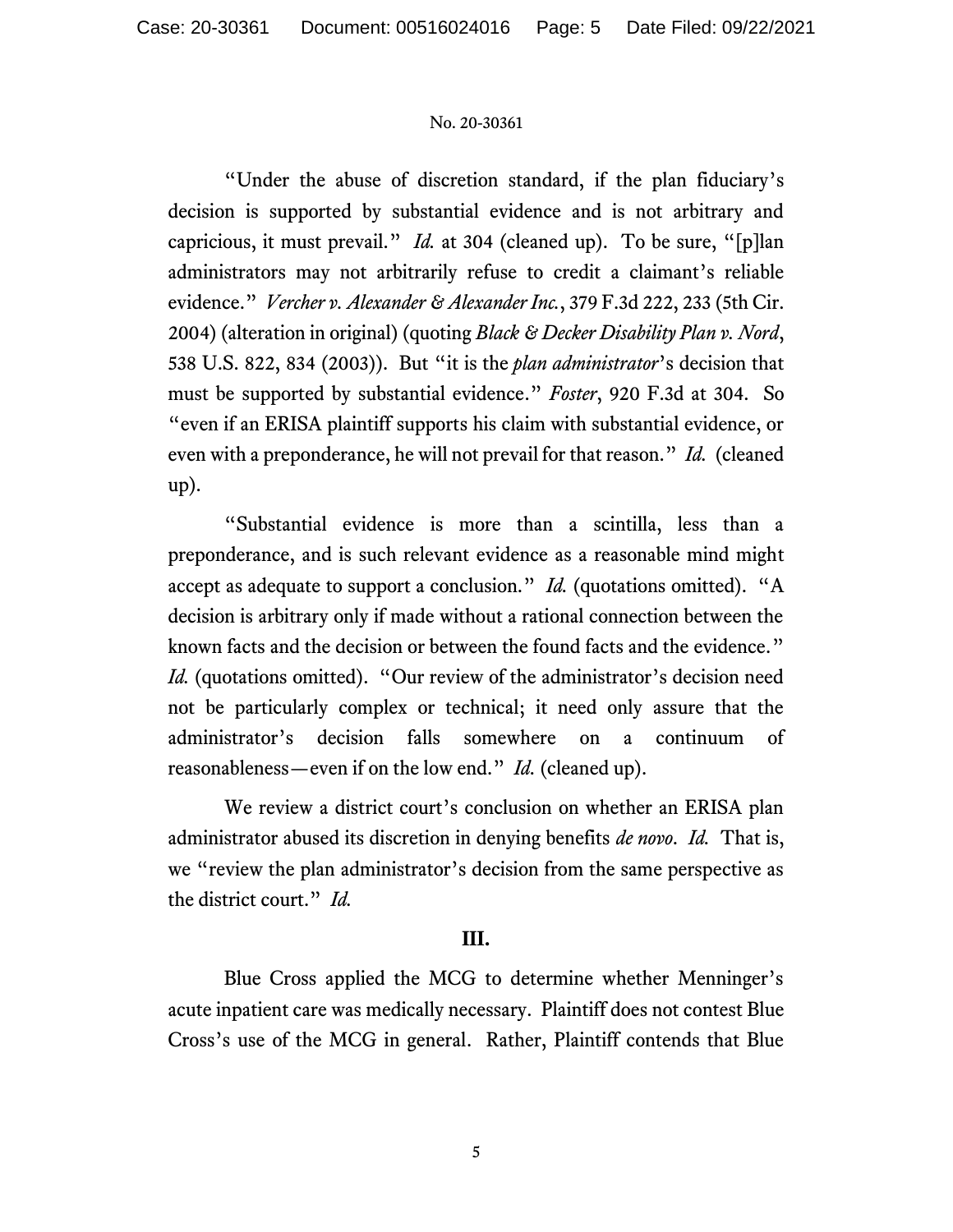Cross's "particular application of these guidelines in this case" does not comport with the Plan Terms. We find that Blue Cross's decisions to (A) apply the MCG's acute inpatient admission criteria and (B) deny coverage based on those criteria are supported by substantial evidence.

# **A.**

First, Plaintiff asserts that Blue Cross should have assessed the medical necessity of M.P.'s extended Menninger stay against "residential criteria" rather than "acute inpatient criteria." This is so, Plaintiff argues, because in Texas, inpatient facilities can provide residential services, Menninger offers residential as well as inpatient services, and Menninger qualifies as a residential treatment center under the terms of the Plan. Essentially, Plaintiff claims that M.P. didn't in fact receive acute inpatient treatment at Menninger.

But there is plenty of evidence to support Blue Cross's conclusion that M.P. received acute, inpatient treatment throughout her stay. Menninger repeatedly asked for permission to provide acute, inpatient care.Menninger also used the billing code "0124" (the billing code for a private "psychiatric inpatient service that provides . . . short-term intensive treatment and stabilization to individuals experiencing acute episodes of mental illness") in its requests for reimbursement—as opposed to "1001" or "1002" (the codes for forms of psychiatric "residential treatment").

Menninger's and Plaintiff's actions during the appeals process only confirm the reasonableness of Blue Cross's determination. In turning over M.P.'s medical records, Menninger noted that the level of care provided to M.P. during her stay on "01/26/16–03/21/16" was "Psychiatric Inpatient Specialty." And in Plaintiff's request for an external IRO review, he listed "mental health inpatient services  $2/6/16-3/21/16$ " as the "health care services that are being denied."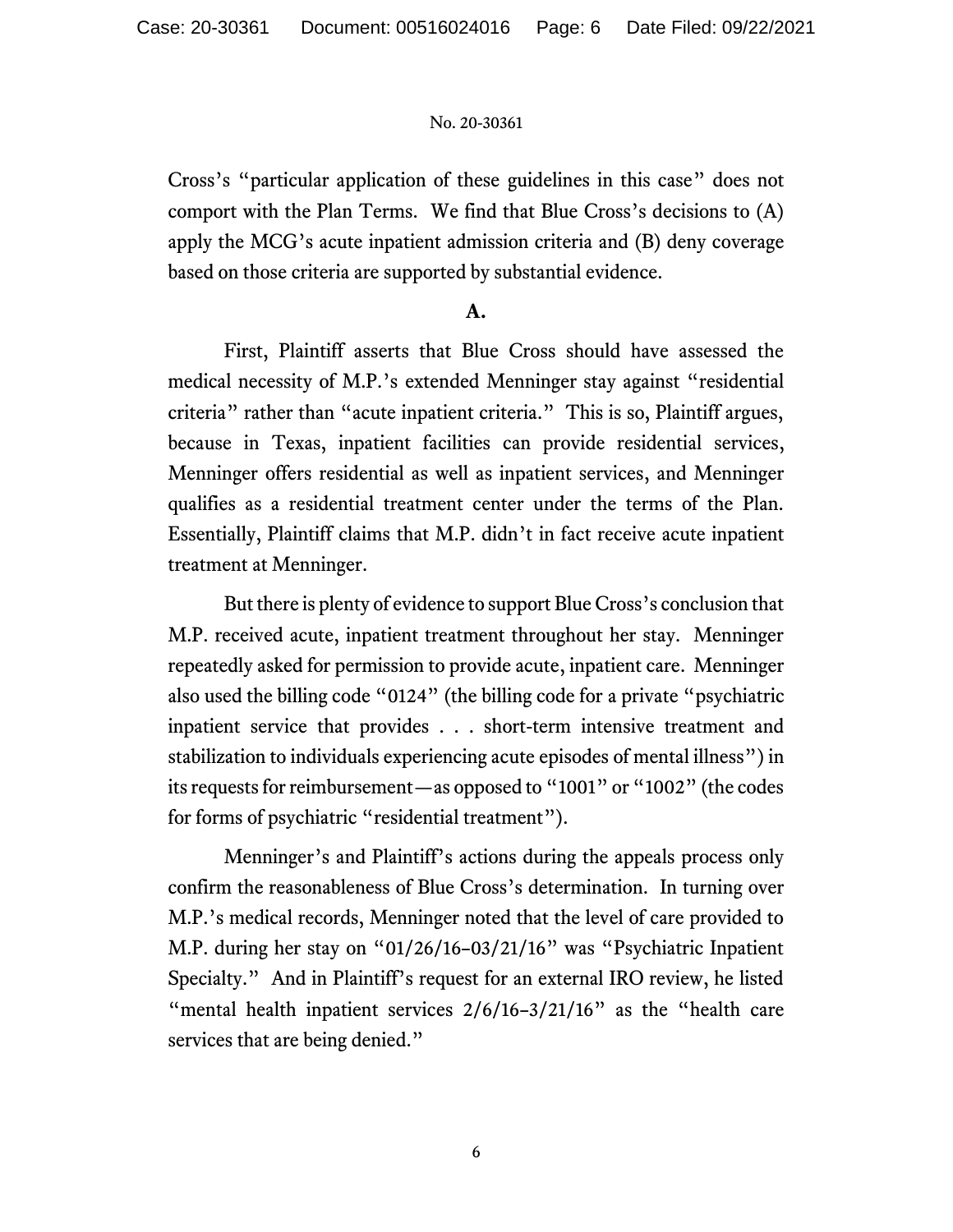Second, Plaintiff argues that Blue Cross abused its discretion in applying the MCG's criteria for inpatient *admission* "rather than criteria dictating continued treatment or discharge." But Plaintiff does not even identify a "continued treatment or discharge" standard (MCG or otherwise) that Blue Cross should have employed instead. He just cites a couple of inapposite, out-of-circuit district court opinions. In short, Plaintiff does not explain why Blue Cross's use of the MCG's admission criteria was inappropriate, let alone why it was "arbitrary and capricious."

Third, Plaintiff asserts that Blue Cross acted in an arbitrary and capricious manner by relying *solely* on the MCG, rather than on "accepted standards of medical practice" more generally. Plaintiff contends that the MCG erroneously focus on the alleviation of acute symptoms rather than the treatment of the patient's underlying conditions.

For support, Plaintiff points to the Plan provision that states services are medically necessary if they are "provided for the diagnosis or the direct care and treatment of the condition, sickness, disease, injury, or bodily malfunction." But another provision requires that services be provided at "[t]he most economical  $\dots$  level[] of service." And the Plan suggests that "acute care as a bed patient" is required only when "the Participant's condition" requires it and "the Participant cannot receive safe or adequate care as an outpatient." So Plaintiff is incorrect that the Plan clearly required Blue Cross to cover treatment at an acute, inpatient level until M.P.'s underlying condition was resolved.

Plaintiff also argues that Blue Cross's use of the MCG violates the Plan's provision that "medically necessary" services be provided at a level "appropriate for the safe and effective treatment" of the participant. But as discussed below, Plaintiff has not shown why it was irrational for Blue Cross to determine that M.P. could be safely treated at a lower level of care. And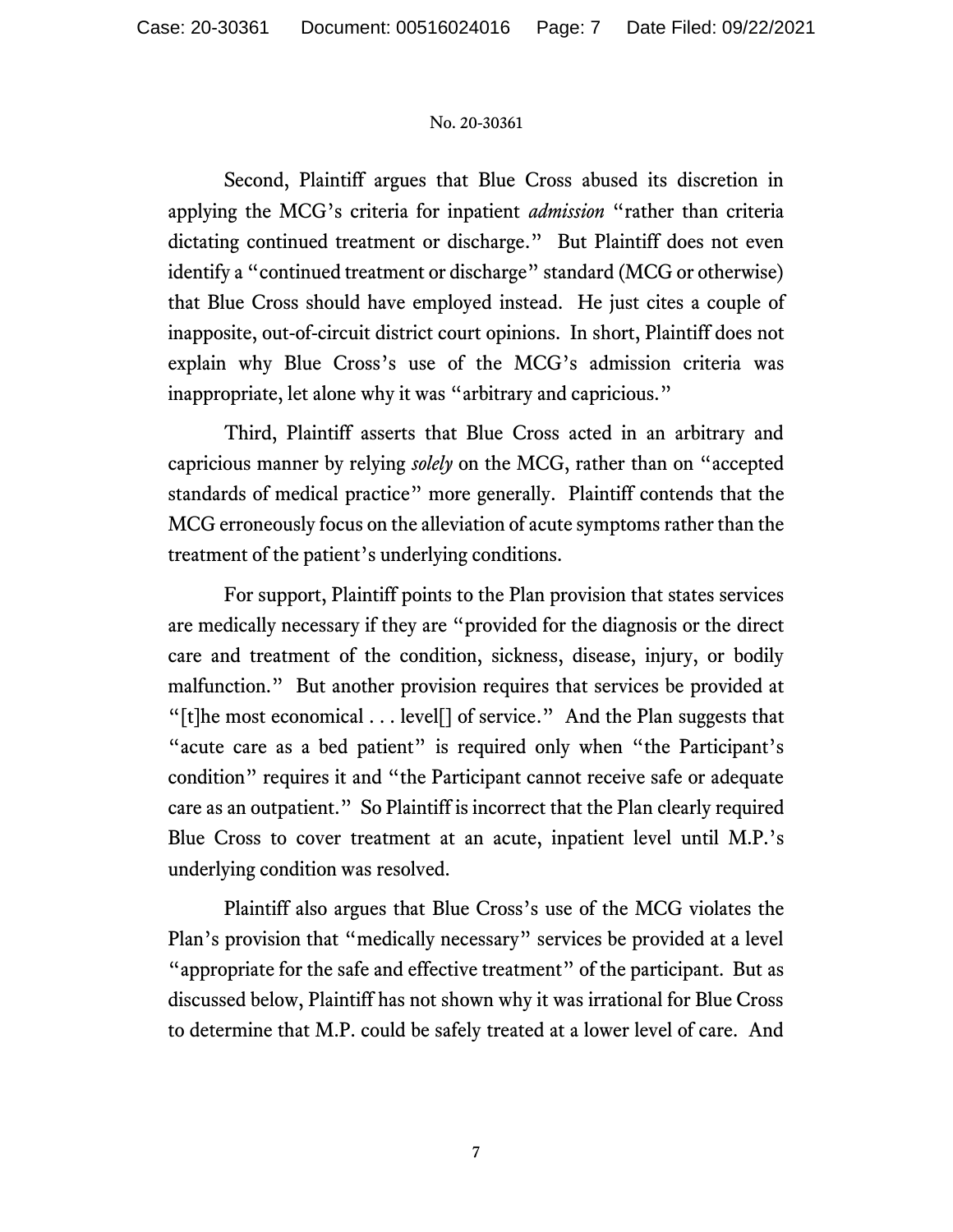that's all Blue Cross determined here—that an acute, inpatient level of care was no longer necessary to treat M.P.'s symptoms. Defendants have not suggested that M.P. no longer needed *any* medical treatment.

Finally, Plaintiff asserts that Blue Cross's reliance on the MCG caused Blue Cross to fail to consider whether M.P.'s "substance use disorder, combined with her impulsivity issues, affected the viability or reasonableness of treatment at lower standards of care." But as explained below, the MCG specifically take into account a patient's substance abuse, disabilities, and disorders.

# **B.**

The MCG dictate that "Admission to Inpatient Level of Care is judged appropriate" if (1) there is a "patient risk" *and* (2) the treatment situation and needs are appropriate at that level (i.e., the patient's condition excludes the use of a lower level of care). Substantial evidence supports Blue Cross's conclusion that neither circumstance was present after February 10.

# **1.**

A "patient risk" exists if the patient (a) is an imminent danger to herself (or others<sup>1</sup>); (b) has a life-threatening inability to perform self-care activity; (c) has a severe disability or disorder requiring acute inpatient intervention; or (d) has a severe comorbid substance abuse disorder that must be controlled to achieve stabilization of the primary psychiatric disorder.

a. First, there is substantial evidence to support Blue Cross's determination that M.P. did not present an *imminent* danger to herself after February 10. Both before and after February 10, M.P.'s RN reassessments indicated that M.P.'s "[d]anger to self/others" had "stabilized." Likewise,

<sup>&</sup>lt;sup>1</sup> Plaintiff does not assert that M.P. presented an imminent danger to others.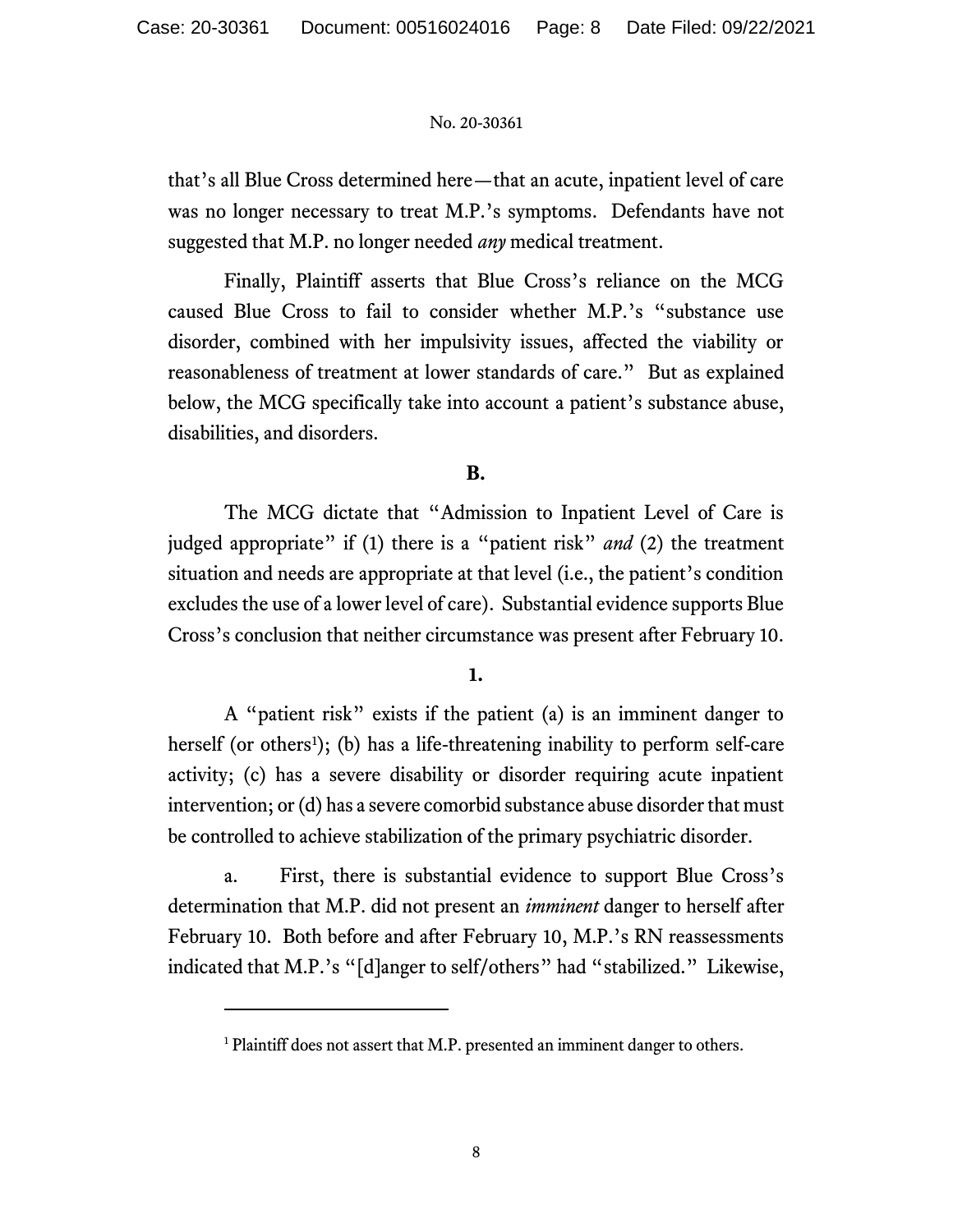none of M.P.'s safety assessments ever identified any other safety risks. On February 6, M.P. denied having suicidal ideation or thoughts of self-harm. On February 8, M.P.'s treating physician said that M.P. "ha[d] been denying [suicidal ideation] for a while now." On February 9, M.P. requested to move to a level of less-supervised care. She was at that level of less-supervised care on both February 11 and February 15. On February 10, Menninger noted that it did not see any risk of suicide or self-harm, or identify any other safety risks. Menninger also noted that while M.P. reported that suicidal ideation was still "present," it had "decreased." The physician marked this as a "passive" death wish," leaving the box for "suicidal ideation" unchecked. Later that day, M.P. reported feeling safe and denied any thoughts of self-harm or suicidal ideation. By February 11, it had been seventeen days since M.P.'s last suicide attempt—arguably enough to not be considered "[v]ery recent."<sup>2</sup>

b. Second, there is substantial evidence to support Blue Cross's determination that M.P. did not have a life-threatening inability to perform self-care after February 10. For example, M.P. generally presented as "clean and neat" during the entirety of her stay at Menninger. On February 6, M.P. told staff that she would use Benadryl to help her fall asleep earlier and avoid having anxious thoughts throughout the night. And on February 11, M.P. reported resolving a migraine by taking Excedrin and a nap.

c. Third, there is substantial evidence to support Blue Cross's determination that M.P. lacked a severe disability or disorder requiring acute

<sup>&</sup>lt;sup>2</sup> The MCG provide multiple avenues for proving that a patient is an imminent danger to herself, but Plaintiff focuses only on whether M.P. was at "[i]mminent risk for recurrence of a Suicide attempt or act of serious self Harm" due to a "[v]ery recent Suicide attempt or deliberate act of serious self Harm" and an "[a]bsence of Sufficient relief of the action's precipitants."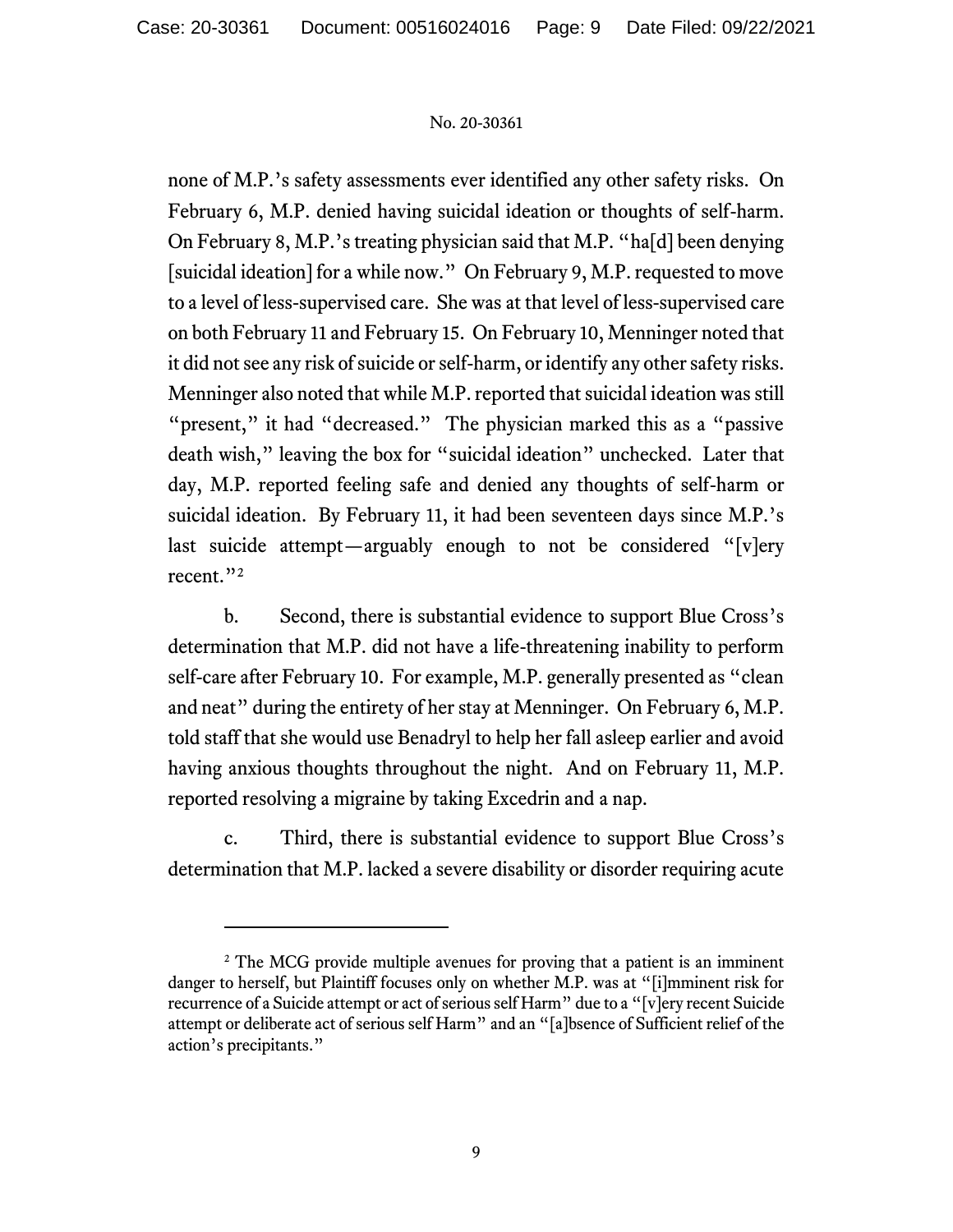inpatient intervention after February 10. For example, throughout her stay at Menninger, M.P. was largely identified as "alert and oriented" and/or "goal directed"—with an "appropriate" thought process and "intact" memory, concentration, and attention. Records also indicate that, at least as of February 5, M.P. did not experience hallucinations, delusion, or mania.

Plaintiff claims that Blue Cross erred, but he provides no record cites for M.P.'s alleged "significant impulsivity issues." *See*, *e.g.*, *United States v. Rojas*, 812 F.3d 382, 407 n.15 (5th Cir. 2016) (failure to include supporting record citations renders an argument inadequately briefed). And he doesn't explain how these or M.P.'s "recent prior history of drug and/or alcohol abuse" compelled a finding that M.P. had a "[s]evere disability or disorder requiring acute inpatient intervention" after February 10.

Plaintiff's record cites for M.P.'s "[e]xtreme agitation or anxiety" also fail to undermine Blue Cross's decision. For example, Plaintiff cites records showing that on March 6, M.P. stated she was having "severe" anxiety—but the same report states that M.P. said she was safe, declined to discuss why she was feeling anxious, and was given drugs for "moderate anxiety." Other records show only that M.P. had "agitation/anxiety" on February 9, and "anxiety" on February 11, 15, and 22, and March 7.<sup>3</sup>

Moreover, in order for Plaintiff to show that M.P. had a "[s]evere disability or disorder requiring acute inpatient intervention," Plaintiff needs to show *both* that M.P. had a "[s]evere behavioral health disorder-related

<sup>&</sup>lt;sup>3</sup> Plaintiff's best evidence is a March 8 report where M.P. revealed "high" anxiety and said that discharge planning had "increased her anxiety significantly and [that] seroquel prn is not helping." But it is odd to say that M.P.'s anxiety about remaining at Menninger meant she needed to spend more time at Menninger. Regardless, all these facts (even taken together) do not preclude a finding that M.P.'s disorder did not "requir[e] acute inpatient intervention" after February 10.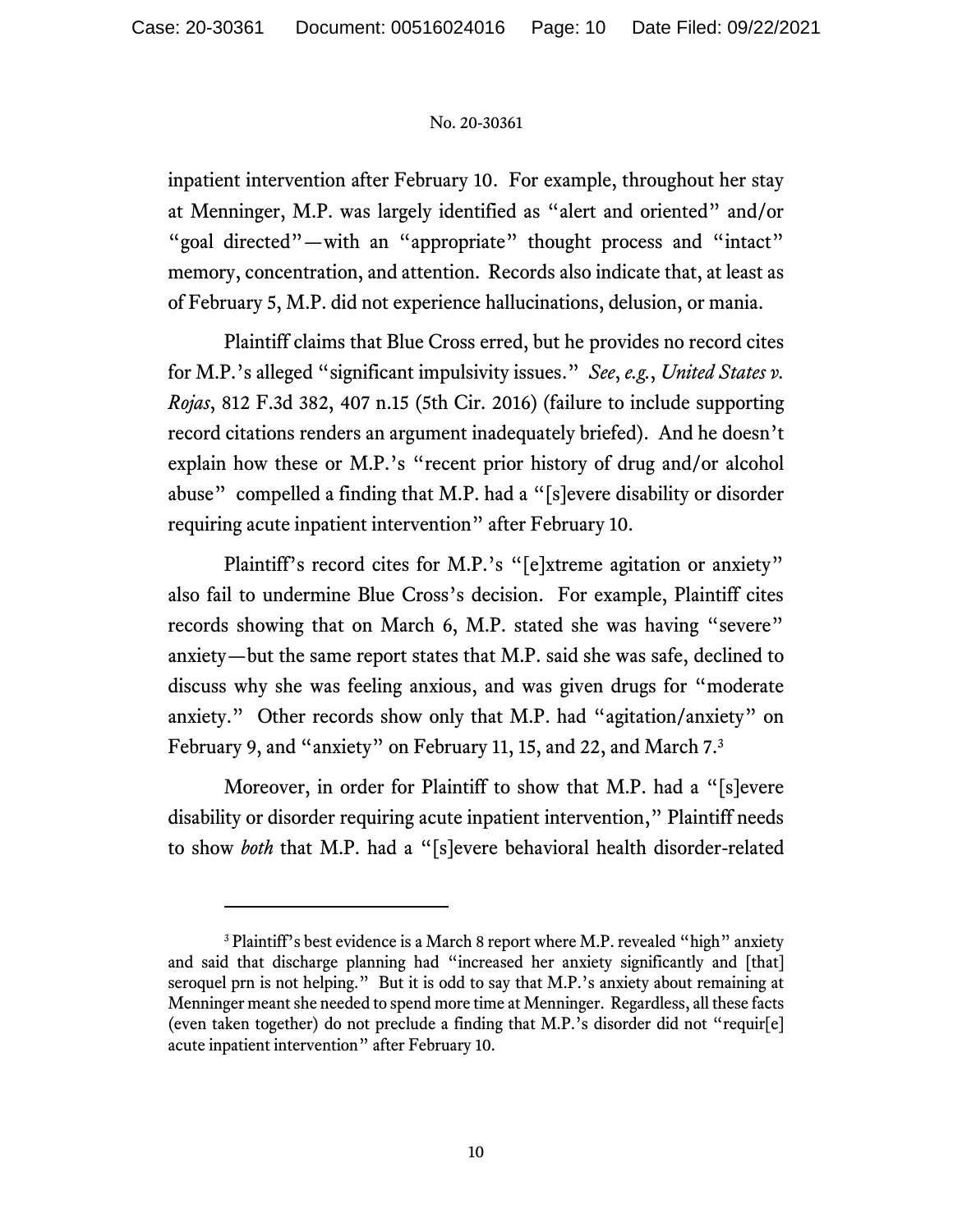symptom[] or condition," *and* that "[p]atient management at highest nonresidential level of care ha[d] failed or [was] not feasible until acute intervention or modification [was] initiated." And substantial evidence supports Blue Cross's determination that, as of February 11, patient management at the highest nonresidential level of care had not failed and was feasible without (further) acute intervention or modification. After all, on February 8, M.P.'s own treating physician said M.P. "w[ould] probably not meet acute criteria."

Plaintiff protests that because lower levels of care had failed M.P. after her previous suicide attempts, she satisfied the requirement that "[p]atient management at highest nonresidential level of care ha[d] failed" and was entitled to acute, inpatient treatment. But by that logic, Blue Cross was required to cover acute, inpatient treatment until M.P.'s underlying conditions were completely resolved. And that is clearly contrary to the Plan's focus on using "[t]he most economical . . . level<sup>[]</sup> of service that are appropriate for the safe and effective treatment of the Participant" and reserving hospitalization for situations in which the patient "requires acute care as a bed patient due to the nature of the services provided or the [patient's] condition, and the [patient] cannot receive safe or adequate care as an outpatient."

d. Finally, there is substantial evidence to support Blue Cross's determination that, at least as of February 11, M.P. did not have a severe comorbid substance abuse disorder *that had to be controlled to achieve stabilization* of M.P.'s primary psychiatric disorder. For example, M.P. "did not perceive of herself as having [a] substance use problem and denied the need to be on the [chemical dependence] track." And while M.P. was assigned to the partial chemical dependence track, this was due to test results showing a "high *probability* of moderate to severe substance disorder" and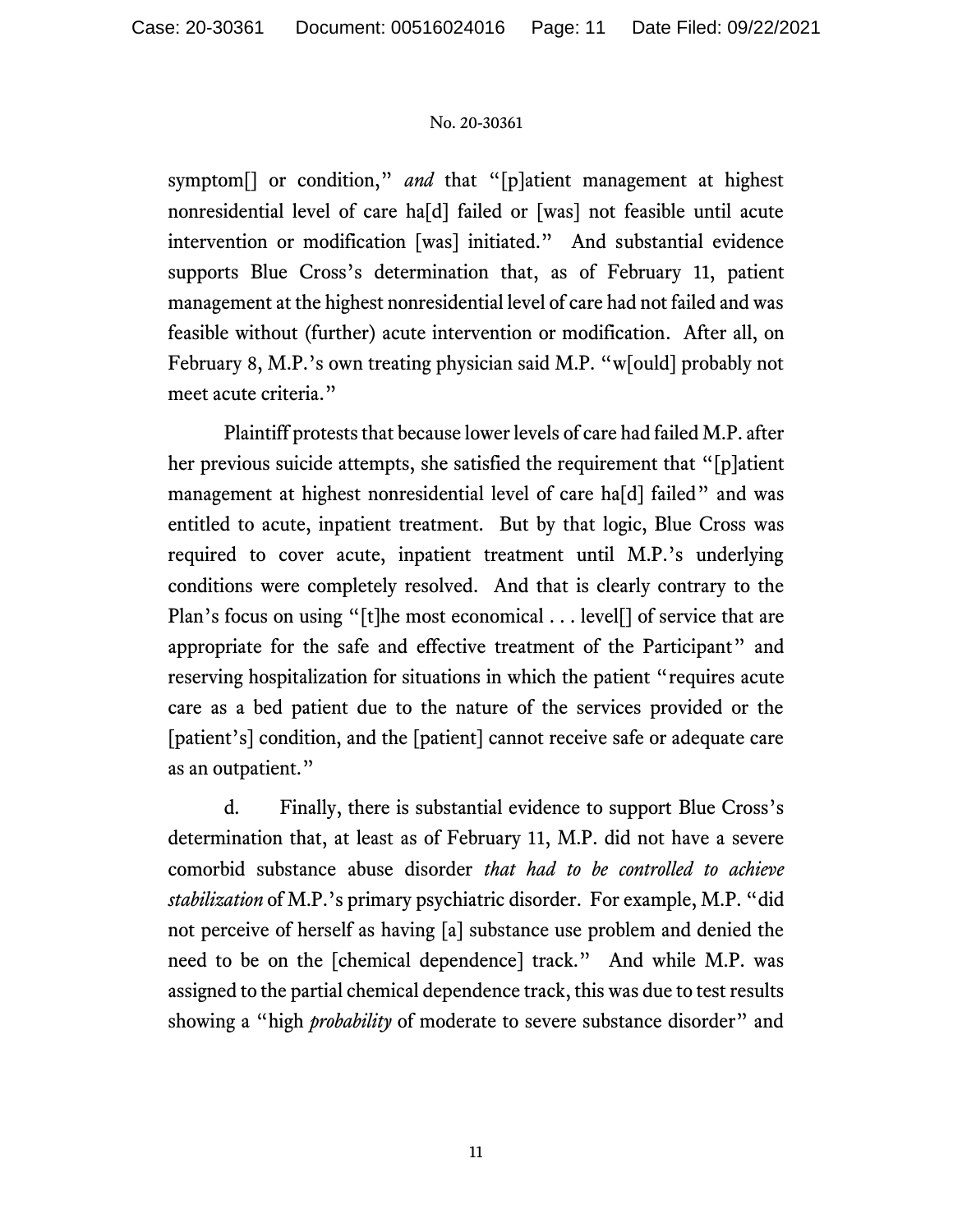"*possible* mild substance use disorder." (Emphases added). In the end, she attended just a few meetings and education classes.<sup>4</sup>

**2.**

Under the MCG, an acute inpatient level of care was medically necessary after February 10 only if there was a patient risk *and* the treatment situation and needs at the acute inpatient level of care were appropriate.

The treatment situation and needs are appropriate for a given level of care if (a) the patient is unwilling to participate voluntarily and requires involuntary treatment; (b) voluntary treatment at a lower level of care is not feasible (e.g., very short-term crisis intervention or residential care is unacceptable for the patient's condition); (c) there is a need for physical restraint, seclusion, or other involuntary control; or (d) around-the-clock medical or nursing care is needed to address the patient's symptoms and initiate intervention.

Substantial evidence supports Blue Cross's determination that an acute, inpatient level of treatment was not appropriate after February 10. For example, M.P. participated voluntarily in the Menninger program. Nothing in the record suggests M.P. ever required physical restraint or seclusion after February 10. And far from requiring around-the-clock medical care, M.P.

<sup>4</sup> To be sure, Plaintiff has produced evidence that, upon admission, M.P. presented for treatment for "substance abuse." But Menninger merely noted that M.P. had consumed two cranberry vodka drinks in the past 72 hours and that her alcohol and marijuana use "varie<sup>[d]</sup>." As for the Menninger physician's conclusory statement that an inpatient level of care had been necessary because M.P.'s profound depression had been "complicated by a serious substance abuse problem that increased the likelihood of a completed suicide," this does not establish that, as of February 11, M.P. had a "[s]evere comorbid substance use disorder" that had to be controlled in order to "achieve stabilization of [M.P.'s] primary psychiatric disorder."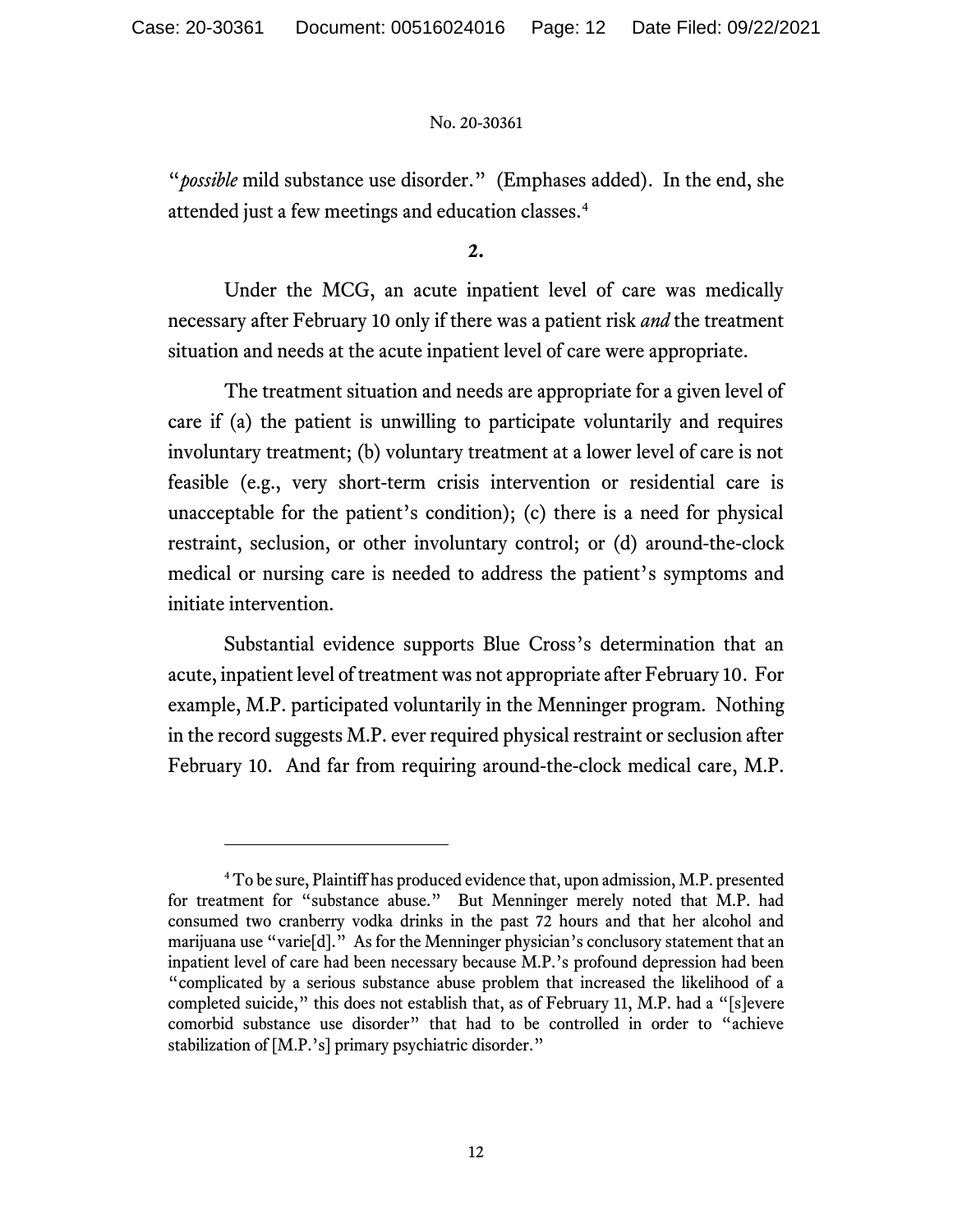was becoming increasingly independent, as evidenced by her advancement to a less-supervised level of care on February 10–11.

Once again, Plaintiff points to the fact that less-than-acute-inpatient treatment (e.g., local hospitalizations) had failed M.P. after her first four suicide attempts. But that fact does not mean that, after fifteen days of acute inpatient treatment at Menninger, Blue Cross lacked substantial evidence to conclude that further acute inpatient treatment was not medically necessary. 5

# **IV.**

Plaintiff's remaining arguments are meritless.

For example, Plaintiff begins his brief by pointing to all the evidence that supports a grant of benefits. But the fact that Plaintiff's position may be supported by substantial evidence is beside the point. As this court explained in *Foster*, it does not matter "if an ERISA plaintiff supports his claim with substantial evidence, or even with a preponderance," because "it is the *plan administrator*'s decision that must be supported by substantial evidence, and, if it is, the administrator's decision must prevail." 920 F.3d at 304.

Plaintiff also tries to show that Blue Cross's decision was "unreasonable" by attacking the analysis conducted by its reviewers. Even

<sup>&</sup>lt;sup>5</sup> Plaintiff contends that many of the characteristics Blue Cross relies on to justify ending coverage (M.P.'s alertness, low risk of self-harm, appropriate thought process, cleanliness, etc.) were present throughout her stay at Menninger—including on days where Blue Cross deemed acute, inpatient care "medically necessary." But these characteristics still constitute evidence that M.P. did not present a patient risk after February 10. If anything, the fact that these characteristics existed earlier in the process suggests that Blue Cross may have been justified in covering fewer days than it did. In any case, it was not arbitrary for Blue Cross to determine that M.P.'s risk of serious self-harm—or inability to care for herself, or need for acute inpatient care, etc.—had decreased after her first few weeks at Menninger (and as her fifth suicide attempt faded in the rearview mirror).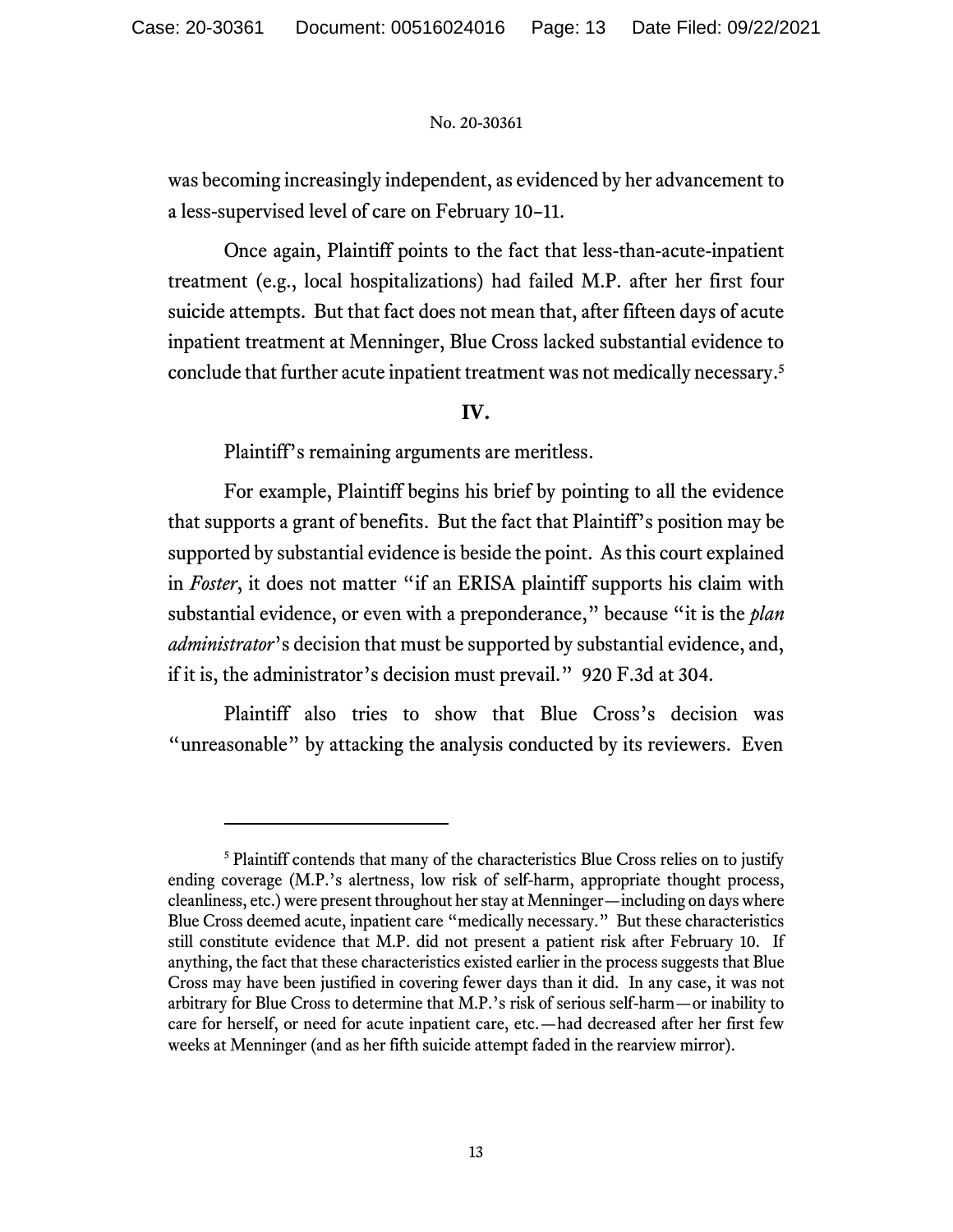assuming "unreasonable" equates to "arbitrary and capricious," however, none of Plaintiff's criticisms is persuasive.

First, Plaintiff faults the reviewers' decision to conduct file reviews as opposed to in-person analyses. But as Plaintiff himself concedes, "[Blue Cross]'s reliance on the reviewers' opinions is not arbitrary and capricious merely because they did not personally evaluate M.P." *See Anderson v. Cytec Indus., Inc.*, 619 F.3d 505, 515 (5th Cir. 2010) ("That [Defendant's] independent experts reviewed [Plaintiff's] records but did not examine him personally . . . does not invalidate or call into question their conclusions."). In any case, at least one reviewer consulted a treating physician, and that physician acknowledged that M.P. "w[ould] probably not meet acute criteria." In short, the fact that Plaintiff believes file reviews should be given less "weight" does not mean that Blue Cross's decision lacked substantial evidence. *See Foster*, 920 F.3d at 304 ("Substantial evidence is more than a scintilla, less than a preponderance, and is such relevant evidence as a reasonable mind might accept as adequate to support a conclusion."). *See also Black & Decker*, 538 U.S. at 834 ("Plan administrators, of course, may not arbitrarily refuse to credit a claimant's reliable evidence, including the opinions of a treating physician. But . . . courts have no warrant to require administrators automatically to accord special weight to the opinions of a claimant's physician; nor may courts impose on plan administrators a discrete burden of explanation when they credit reliable evidence that conflicts with a treating physician's evaluation.").

Second, Plaintiff again tries to attack Defendants' decision to apply the MCG alone as opposed to "accepted standards of medical practice" more generally. But the MCG clearly constitute generally accepted standards of medical practice all by themselves. *See Norfolk Cnty. Ret. Sys. v. Cmty. Health Sys., Inc.*, 877 F.3d 687, 690 (6th Cir. 2017) (noting that 1,000 hospitals use the MCG "[t]o determine whether a person needs inpatient or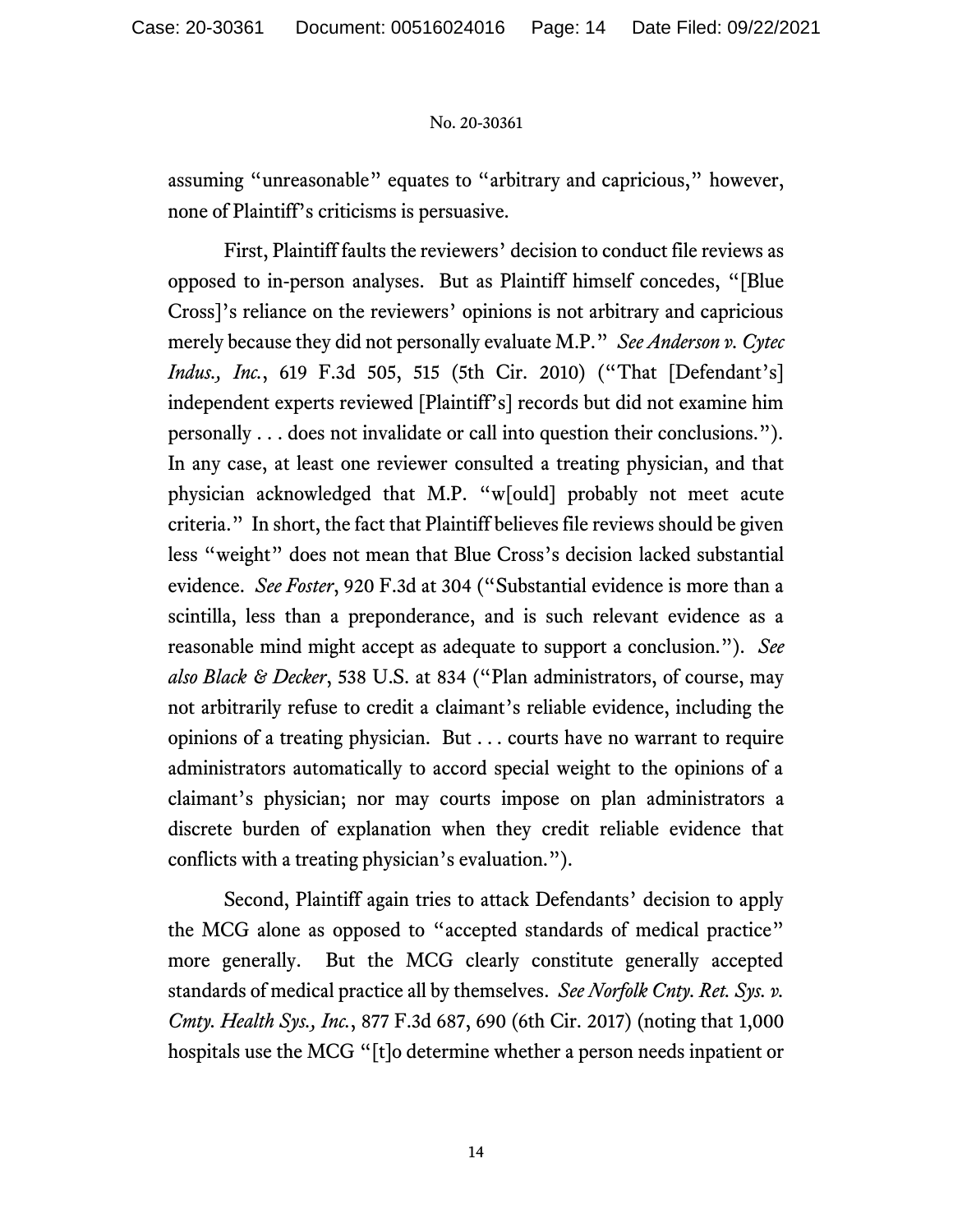outpatient care," and explaining that the MCG "were written and reviewed by over 100 doctors and reference 15,000 medical sources").

Finally, Plaintiff asserts that the reviewers' conclusions were dubious in light of the medical record. But Plaintiff fails to include record cites for most of the claims in this portion of his brief. And the rest of the briefing amounts to nothing more than an argument that substantial evidence also supported Plaintiff's position. As explained, that is insufficient. *See Foster*, 920 F.3d at 304.<sup>6</sup>

<sup>6</sup> Plaintiff also argues that the fact Blue Cross ultimately approved the Menninger bills for the February 6 to February 10 time period demonstrates that Blue Cross's decision to cut off benefits on February 11 was arbitrary.

Blue Cross's decision to (eventually) approve benefits through February 10—but not afterward—was not arbitrary. For starters, Blue Cross was simply deciding whether to approve or deny specific periods of treatment—it was Menninger that decided what time periods (i.e., which dates) were the subject of the requests. As Defendants put it, "the February 11 cutoff date was not arbitrary; it was a date selected by Menninger, and  $\dots$  the denial of acute care coverage after that date is supported by substantial evidence."

Moreover, Blue Cross was entitled to come to a different medical-necessity conclusion as more time passed from M.P.'s latest suicide attempt. Plaintiff contends that it "strains credulity to argue that a meager four days—from February 6, 2016 through February 10, 2016—wholly mitigated . . . concerns surrounding the recency of M.P.'s latest suicide attempt" or suicidal ideation. But of course these issues were at least *somewhat* more distant on February 10 than they were on February 6. Furthermore, it was not until February 8 that her treating physician said M.P. "ha[d] been denying [suicidal ideation] for a while now" and "w[ould] probably not meet acute criteria," and not until February 9 that M.P. requested to move to a less-supervised level of responsibility. These facts alone provide substantial evidence for Blue Cross's decision to approve benefits from February 6 to February 10 but not afterward. Accordingly, the fact that Plaintiff can point to some evidence that cuts against Blue Cross's decision—such as the fact that M.P. continued to have "bad days," panic attacks, and passive suicidal ideation after February 10-is insufficient.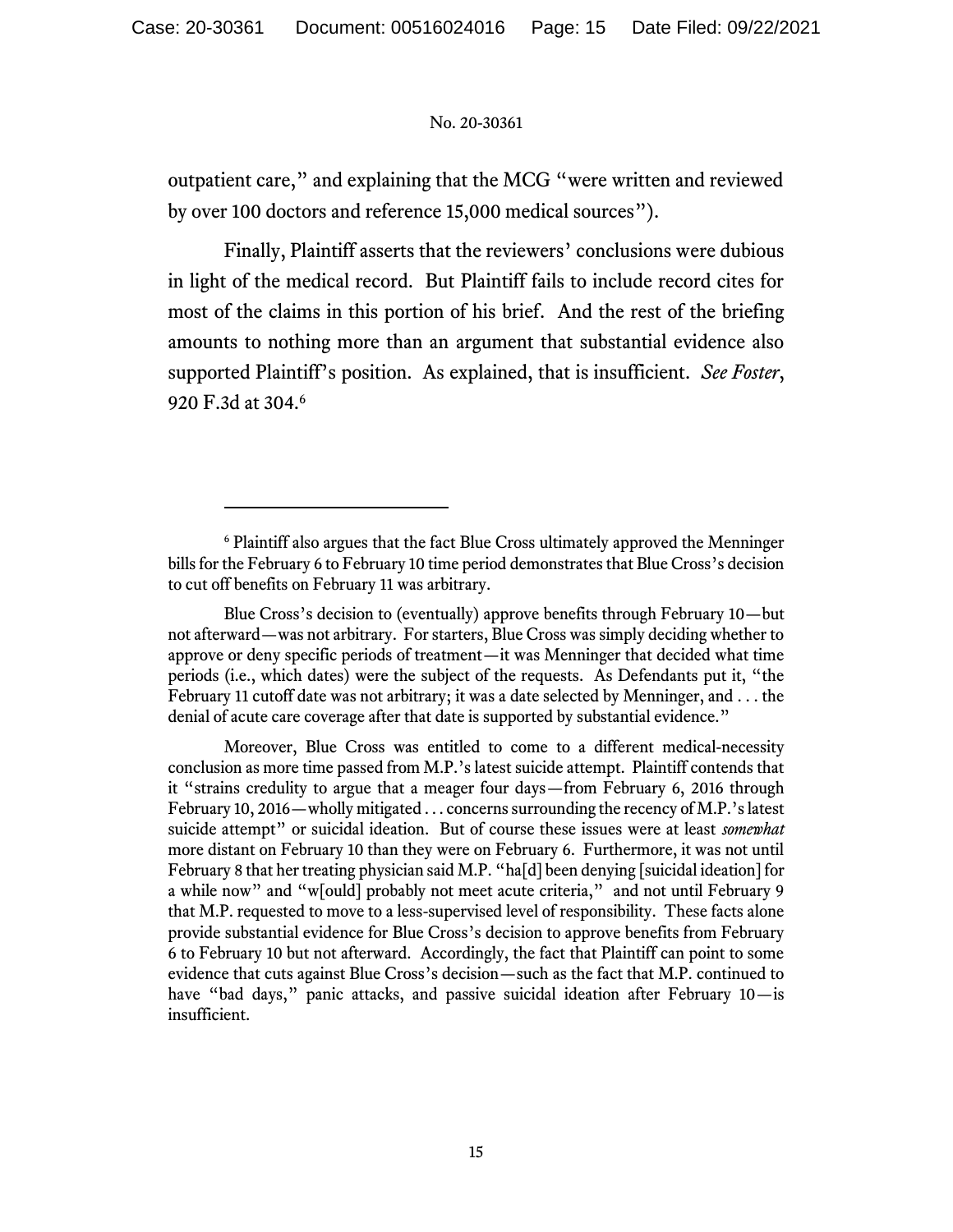\* \* \*

In the end, Plaintiff does not and cannot undermine what the record plainly reveals: Blue Cross did not abuse its discretion and there is substantial evidence to support its denial of benefits. The district court must therefore be reversed, notwithstanding Plaintiff's discussion of why the reviewers could (or even should) have reached a different result. Defendants' denial "may not be correct, but we cannot say that it was arbitrary." *Gothard v*. *Metro. Life Ins. Co.*, 491 F.3d 246, 250 (5th Cir. 2007). We reverse with instructions to enter judgment in favor of Defendants. *See id.*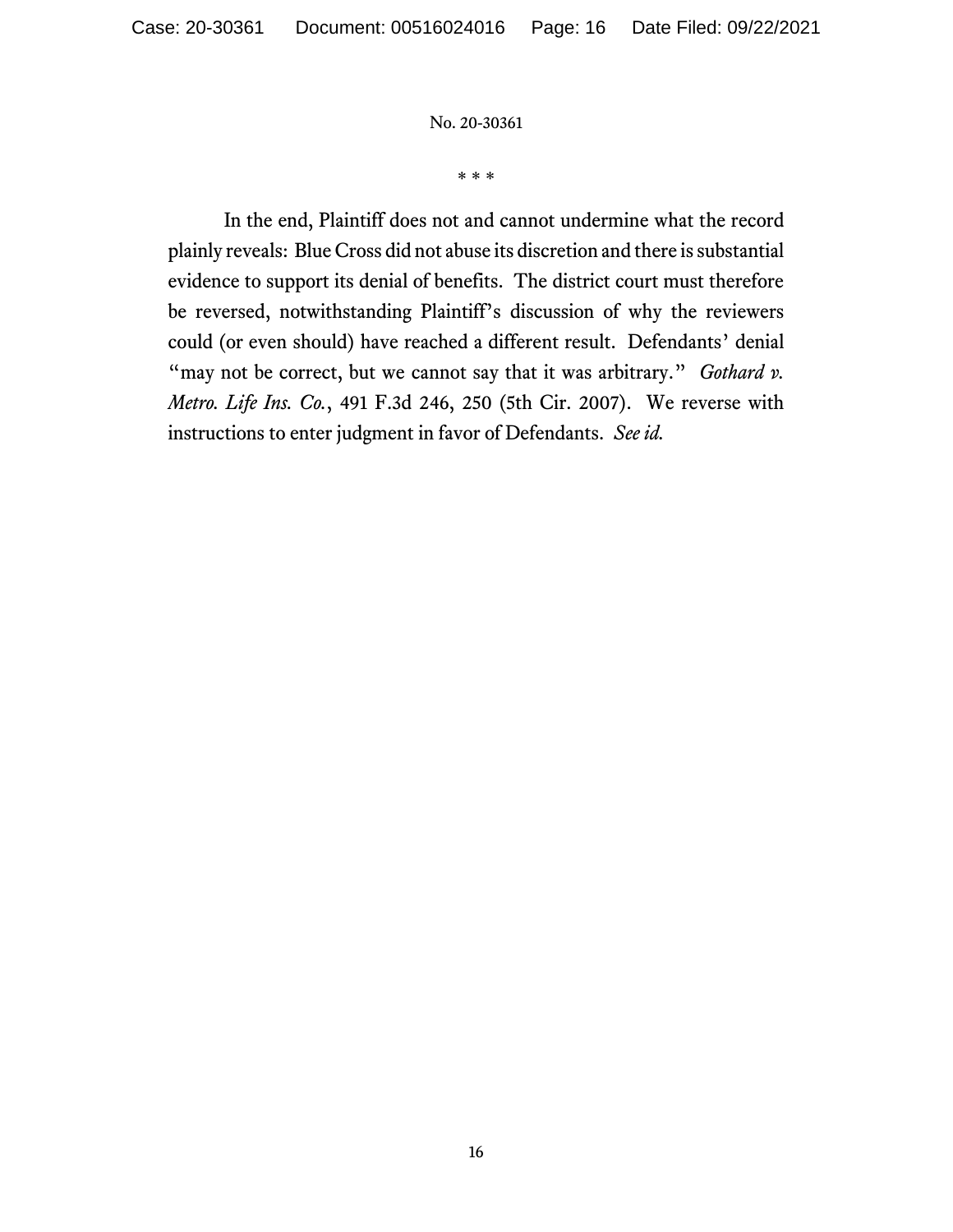ANDREW S. OLDHAM, *Circuit Judge*, concurring:

I concur in the majority opinion, which carefully and properly applies our ERISA precedents. I write separately to highlight a couple of puzzling things about the standard of review we apply in these cases. The first is its history. The substantial-evidence standard of review we apply comes from half-century old cases about pension plans under the Labor Management Relations Act. And we've continued to apply this same standard even after the Supreme Court told us it lacked a sound justification. The second puzzling thing about our standard of review is how it compares to substantial-evidence review in administrative law cases. Even though our ERISA standard of review uses the same name, it is notably more deferential than ordinary substantial-evidence review. These two features make me wonder whether our current standard for reviewing benefit denials under ERISA is justifiable.

I.

Congress enacted the Employee Retirement Income Security Act ("ERISA") in 1974. It created the cause of action that plaintiffs like Michael P. use to challenge benefit eligibility determinations. *See* 29 U.S.C. § 1132(a)(1)(B). But even before ERISA, federal courts occasionally heard suits challenging denials of pension benefits. These earlier suits arose under 29 U.S.C. § 186(c)—a provision of the Labor Management Relations Act of 1947 ("LMRA") that allows employers to set up pension plans. In those cases, courts settled on a standard of judicial review that considered whether the pension's "Trustees have acted arbitrarily, capriciously or in bad faith; that is, is the decision of the Trustees supported by substantial evidence or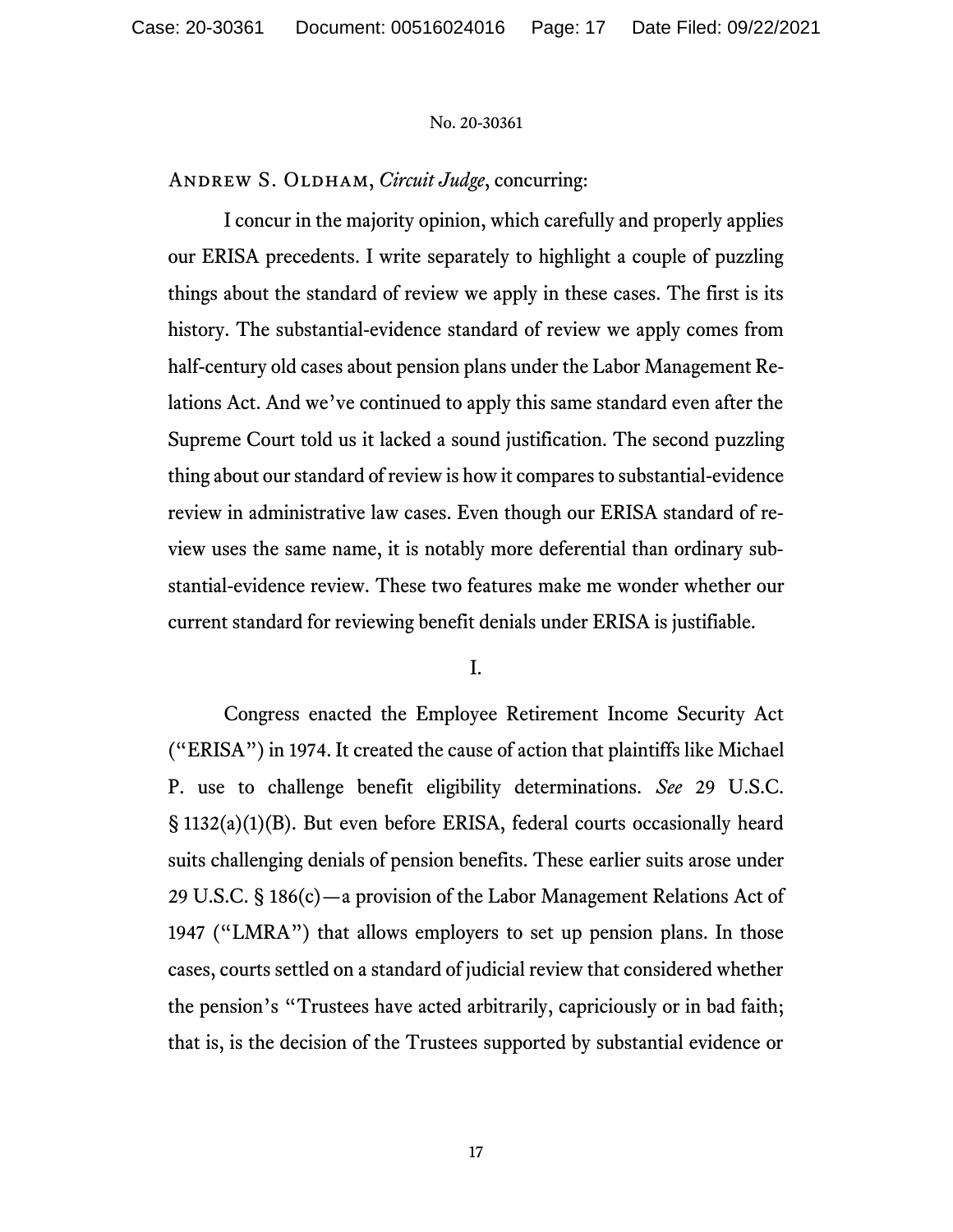have they made an erroneous decision on a question of law." *Danti v. Lewis*, 312 F.2d 345, 348 (D.C. Cir. 1962); *see also Giler v. Bd. of Trustees of Sheet Metal Workers Pension Plan of S. Cal.*, 509 F.2d 848, 849 (9th Cir. 1974); *Brune v. Morse*, 475 F.2d 858, 860 n.2 (8th Cir. 1973); *Miniard v. Lewis*, 387 F.2d 864, 865 (D.C. Cir. 1967); *Kosty v. Lewis*, 319 F.2d 744, 747 (D.C. Cir. 1963).

After ERISA's enactment, we adopted this same standard wholesale to adjudicate benefit eligibility disputes under ERISA, variously referring to it as an "arbitrary and capricious" standard or "substantial evidence" standard. *See, e.g.*, *Dennard v. Richards Grp., Inc.*, 681 F.2d 306, 313 (5th Cir. 1982); *Bayles v. Central States, Se. and Sw. Areas Pension Fund*, 602 F.2d 97, 99–100 (5th Cir. 1979). We even credited the D.C. Circuit's LMRA cases for developing and establishing this standard of review. *See Dennard*, 681 F.2d at 314. But in *Firestone Tire and Rubber Co. v. Bruch*, 489 U.S. 101 (1989), the Supreme Court explained that it doesn't necessarily make sense to conflate the LMRA and ERISA standards of review:

The LMRA does not provide for judicial review of the decisions of LMRA trustees. Federal courts adopted the arbitrary and capricious standard both as a standard of review and, more importantly, as a means of asserting jurisdiction over suits under § 186(c) by beneficiaries of LMRA plans who were denied benefits by trustees. Unlike the LMRA, ERISA explicitly authorizes suits against fiduciaries and plan administrators to remedy statutory violations, including breaches of fiduciary duty and lack of compliance with benefit plans. Thus, the *raison d'être* for the LMRA arbitrary and capricious standard—the need for a jurisdictional basis in suits against trustees—is not present in ERISA. Without this jurisdictional analogy, LMRA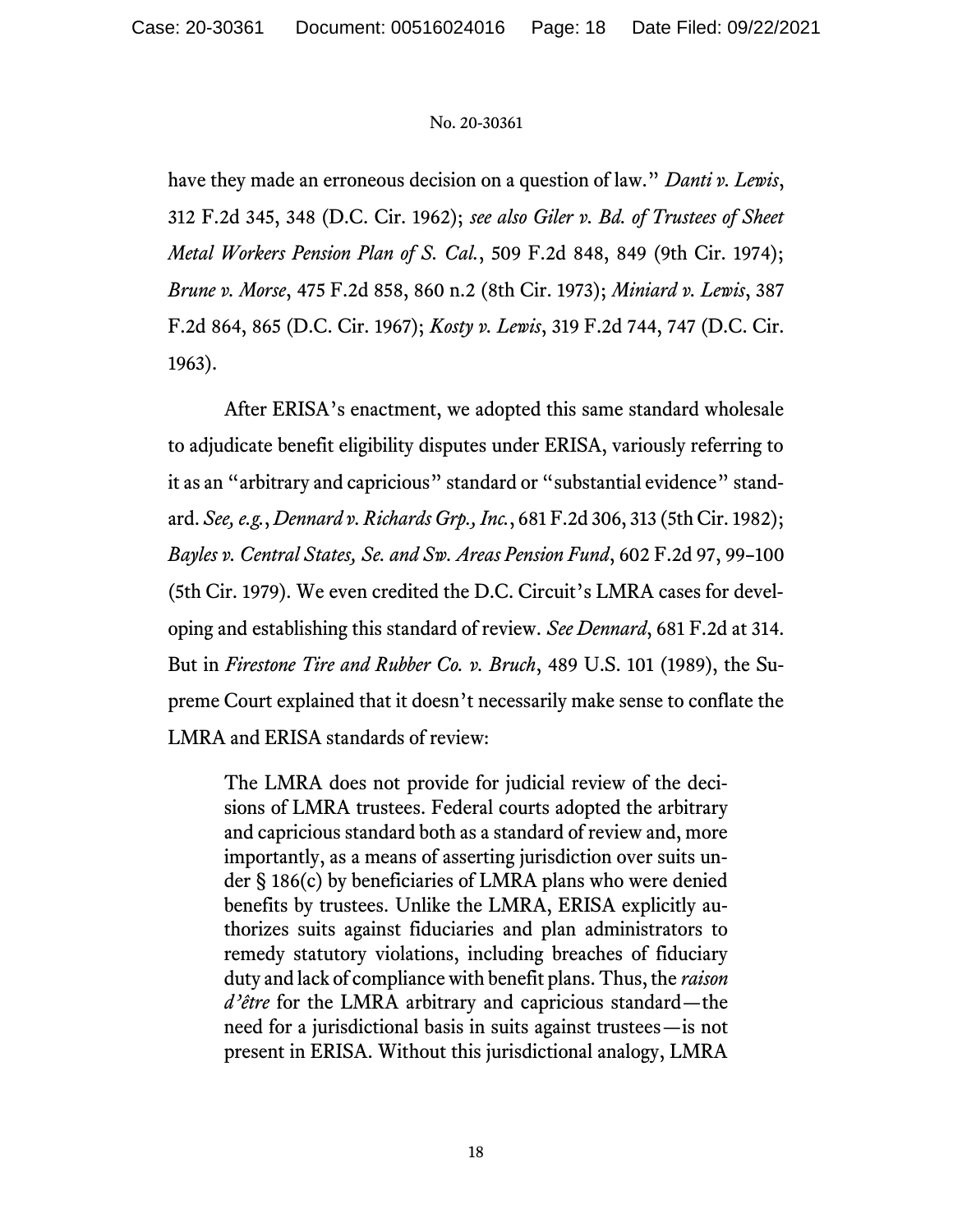principles offer no support for the adoption of the arbitrary and capricious standard insofar as  $\S 1132(a)(1)(B)$  is concerned.

*Firestone*, 489 U.S. 953–54 (citations omitted). *Firestone* held that *de novo* review applies to benefit eligibility disputes if the plan does not expressly vest the plan administrator with discretion over eligibility determinations. *Id.* at 956–57. It didn't prescribe the proper standard of review for the vast majority of plans, which (especially after *Firestone*) expressly give the plan administrator discretion. But it did assume in dicta that courts would review decisions under such plans for "abuse of discretion." *Id.* at 957.

Our court continued to apply the exact same standard of review to ERISA cases\* after *Firestone*. We interpreted *Firestone* to hold that "[i]f the [plan] administrator or fiduciary has discretionary authority, the reviewing court should apply an abuse of discretion standard." *Batchelor v. Int'l Broth. of Elec. Workers Local 861 Pension and Ret. Fund*, 877 F.2d 441, 442 (5th Cir. 1989). And "the way to review a decision for abuse of discretion is to determine whether the plan committee acted arbitrarily and capriciously." *Penn v. Howe-Baker Engineers, Inc.*, 898 F.2d 1096, 1100 n.2a (5th Cir. 1990). We thus interpreted the Court's dicta endorsing an "abuse of discretion" standard to parallel our previous formulations of "arbitrary and capricious" and "substantial evidence." So formulaic recitations like this are now common in our ERISA cases: "When reviewing for arbitrary and capricious actions resulting

<sup>\*</sup> By "ERISA cases," I mean cases where a plan beneficiary challenges a negative benefit eligibility determination by a plan administrator, and where the plan expressly gives the plan administrator discretion over such determinations. These are the vast majority of cases we hear under 29 U.S.C.  $\S$  1132(a)(1)(B).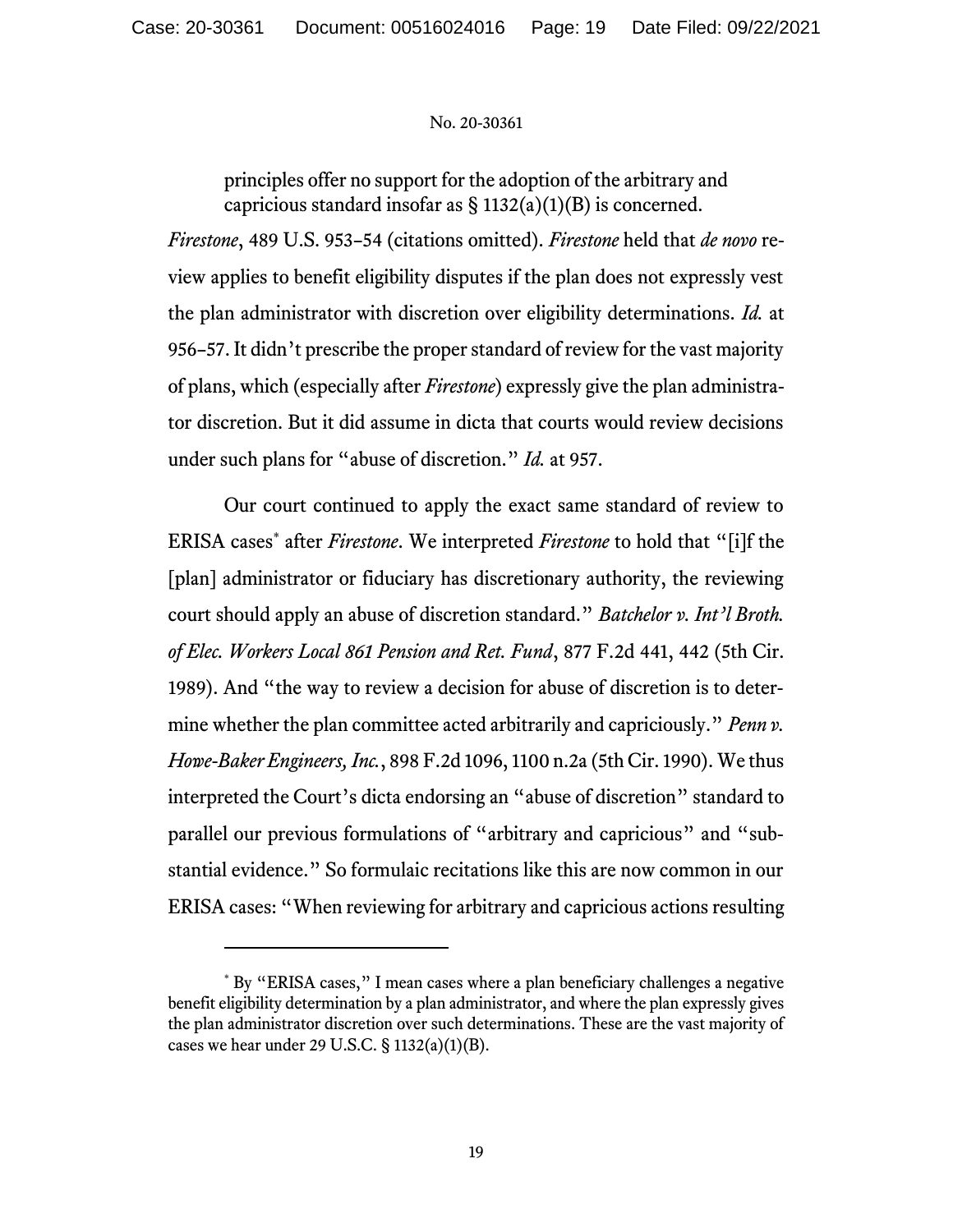in an abuse of discretion, we affirm an administrator's decision if it is supported by substantial evidence." *Meditrust Fin. Servs. Corp. v. Sterling Chemicals, Inc.*, 169 F.3d 211, 215 (5th Cir. 1999). Oddly, the upshot of it all is that we're still purporting to apply the same standard of review from 1960s LMRA cases even after the Supreme Court explained the problems with that approach in *Firestone*.

## II.

It's not just how we got here that's strange. Equally odd is the way we apply substantial-evidence review in ERISA cases. Our ERISA cases purport to review a plan administrator's decision for "substantial evidence." But ERISA's "substantial evidence" is radically different from "substantial evidence" elsewhere in law.

Take the Supreme Court's canonical substantial-evidence case, *Universal Camera Corp. v. NLRB*, 340 U.S. 474 (1951). There, the Supreme Court considered the view that "if what is called 'substantial evidence' is found anywhere in the record to support conclusions of fact, the courts are . . . obliged to sustain the decision without reference to how heavily the countervailing evidence may preponderate." *Id.* at 481 (quotation omitted). Under such a standard, it would be "enough that the evidence supporting the [agency's] result was 'substantial' when considered by itself." *Id.* at 478. But the Court rejected this view, finding that substantial-evidence review requires a more holistic scope. Courts engaged in substantial-evidence review must give serious consideration to "the record as a whole," "taking into account contradictory evidence or evidence from which conflicting inferences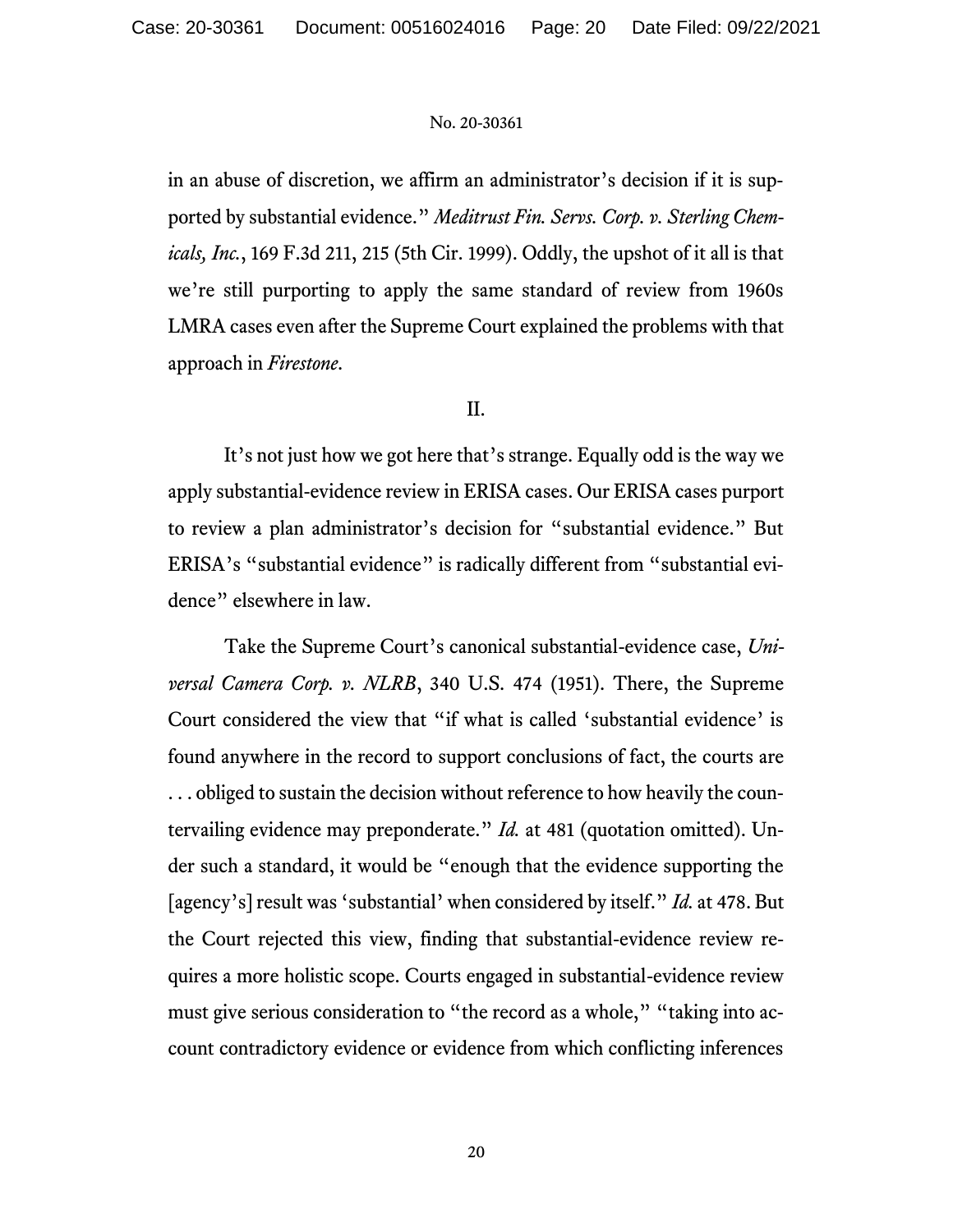could be drawn." *Id.* at 487, 490; *accord Dish Network Corp. v. NLRB*, 953 F.3d 370, 377–78 (5th Cir. 2020).

Our approach in ERISA cases significantly diverges from this conception of substantial-evidence review. We routinely affirm plan administrator decisions without the holistic review that *Universal Camera* contemplates. Under our ERISA standard, "[e]ven if an ERISA plaintiff supports her claim with substantial evidence, or even with a preponderance, he will not prevail for that reason. Rather, it is the *plan administrator*'s decision that must be supported by substantial evidence, and, if it is, the administrator's decision must prevail." *Foster v. Principal Life Ins. Co.*, 920 F.3d 298, 304 (5th Cir. 2019). Applying this formulation, we often decline to engage in a holistic review of the evidence, because we can readily find that there is *some*—"more than a scintilla" even if "less than a preponderance," *ibid.*—evidence that supports the administrator's decision. And once we conclude that the evidence meets this low "substantial evidence" threshold we need not consider how substantial the plaintiff's evidence is, because it doesn't matter—the administrator has carried their burden. *See ibid.*

Our approach stems from the understandable goal of avoiding "particularly complex or technical" inquiries into the reasonableness of plan administrator decisions. *Ibid.* But this means we approve plan administrator decisions as long as they "fall somewhere on a continuum of reasonableness even if on the low end." *Corry v. Liberty Life Assurance Co. of Bos.*, 499 F.3d 389, 398 (5th Cir. 2007) (quotation omitted). In practice, any plan administrator in any case will point to some quantum of evidence which arguably puts